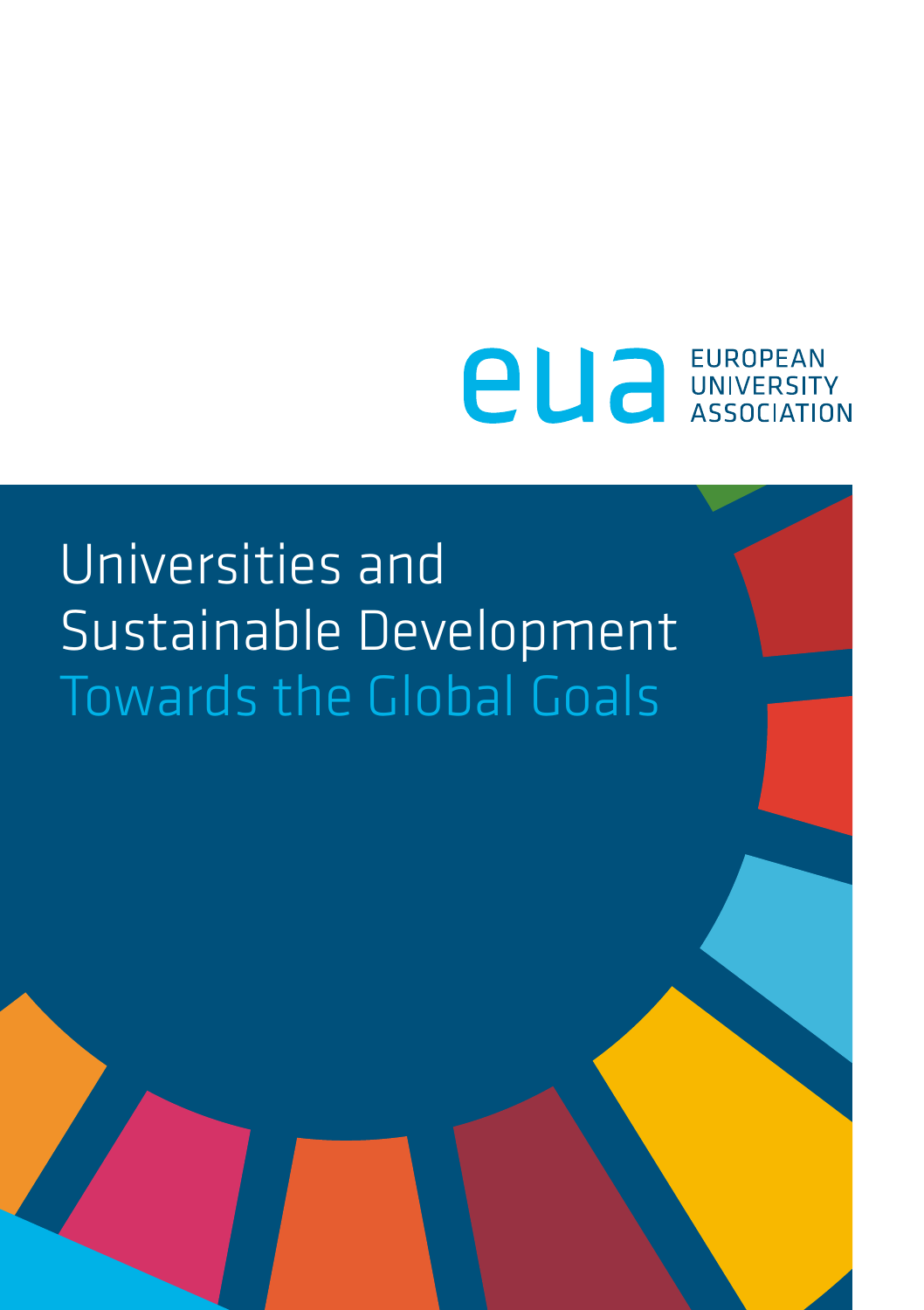Universities promote sustainable development



Sustainable development is crucial to the future of Europe and the entire planet. The framework of the Sustainable Development Goals (SDGs) ensures social cohesion, economic prosperity and protection of the environment.

Education, research and innovation are essential in sustainable development, making universities key contributors to achieving the goals.

The Sustainable Development Goals provide a common international framework for concrete action. Adopted in 2015 by 193 countries, the 17 goals have 169 targets and are part of the United Nations sustainable

development agenda aimed at ending poverty, protecting the planet and ensuring prosperity by 2030. The European Union has committed to work towards these goals both within Europe and with its partners abroad.

### The unique contribution of universities



Universities provide cutting-edge research, high quality education, and ground-breaking innovation (Goal 4 and 9). Strong universities are an important part of civil society (Goal 16) and they are excellent promotors of global and local partnerships (Goal 17). Through their contributions to these four goals, universities facilitate the achievement of all the other goals.

Notably, universities support students in developing the rigorous scientific mindset and spirit of curiosity and entrepreneurship needed to produce the solutions required for sustainable development. University researchers, teachers and students work in partnership with citizens and the private and the public sector, co-creating knowledge that can produce solutions. It is the combination of these core missions that gives universities a

unique place in the common effort to achieve the SDGs.

A number of universities have incorporated the SDGs into their institutional strategies, both in management and in teaching and research. Sustainable campus management has become important to many universities and is often considered part of the institution's societal responsibility. Sustainable management can include energy saving measures, resource efficiency and waste reduction, as well as the sharing of services, infrastructure and facilities with other universities or external partners. A key element in all sustainability strategies is the "whole-institution approach", meaning all parts of the university community, including external stakeholders, are involved in the efforts.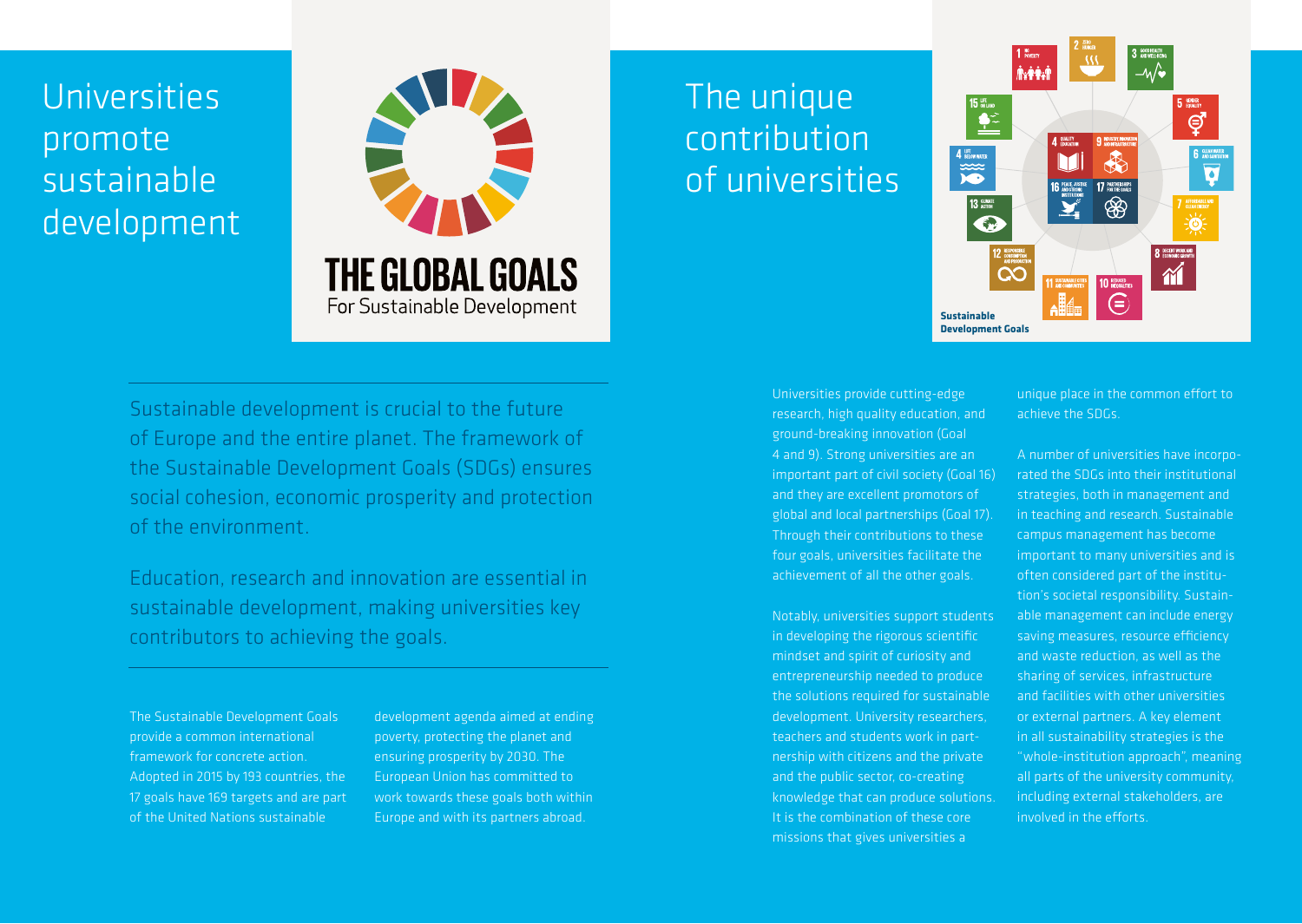### How universities facilitate social, environmental and economic development

The SDGs can be grouped into three broad areas: well-being, the environment and the economy. Universities play a central role in all three.

#### **WELL-BEING**



Access to quality education is crucial for sustainable development and a pre-requisite for the achievement of the other goals. Higher education facilitates social mobility, empowers people through critical thinking and provides them with the skills needed in a rapidly changing labour market.

Higher education contributes in various ways to making people more resilient and able to face various challenges. Recent OECD statistics confirm that people with a higher education degree are less likely to be unemployed and earn on average 54% more than those who only completed upper secondary education. A university education, thus, better protects against poverty. Furthermore, the

data reveals that higher education graduates are less likely to suffer from depression, which is an important factor for health and well-being.

University hospitals play a key role in the public healthcare system. They train new generations of medical professionals, provide care to millions of patients and conduct research that helps find innovative solutions to cure or even prevent disease.

Universities are closely connected to their regions, playing a crucial role in the education, innovation, culture and civic life of their local communities. They are also major employers, making considerable economic contributions to their regions.

#### **ENVIRONMENT**





#### **ECONOMY**



Digitalisation, automation and globalisation are changing labour markets in a rapid and radical way. The demand for highly skilled people is increasing, making re-training and up-skilling ever more important. Today in Europe, about 40% of young people have a higher education degree and this is likely to increase, as will the role of universities in providing lifelong learning.

Universities conduct fundamental research that is crucial to understanding how nature and the earth's ecosystems function. They gather people from various disciplines, with different approaches and talents to find innovative solutions to the world's challenges.

Research produces evidence that is indispensable in identifying developments in climate change and global warming, as well as their impact.

Research is also crucial in understanding the interactions of various SDGs, identifying trade-offs and mutual reinforcements and developing a balanced approach in pursuing them. Interdisciplinarity is a key factor in this process.

Sustainable development is only possible if we radically change the way we produce and consume. Innovative solutions must be developed in a collaborative effort. Universities work with companies, other education providers and local stakeholders in this regard, often supporting business creation through start-ups. This makes higher education a key facilitator in open innovation. Universities also provide the international links and pipelines needed to nourish local innovation ecosystems and achieve sustainable growth.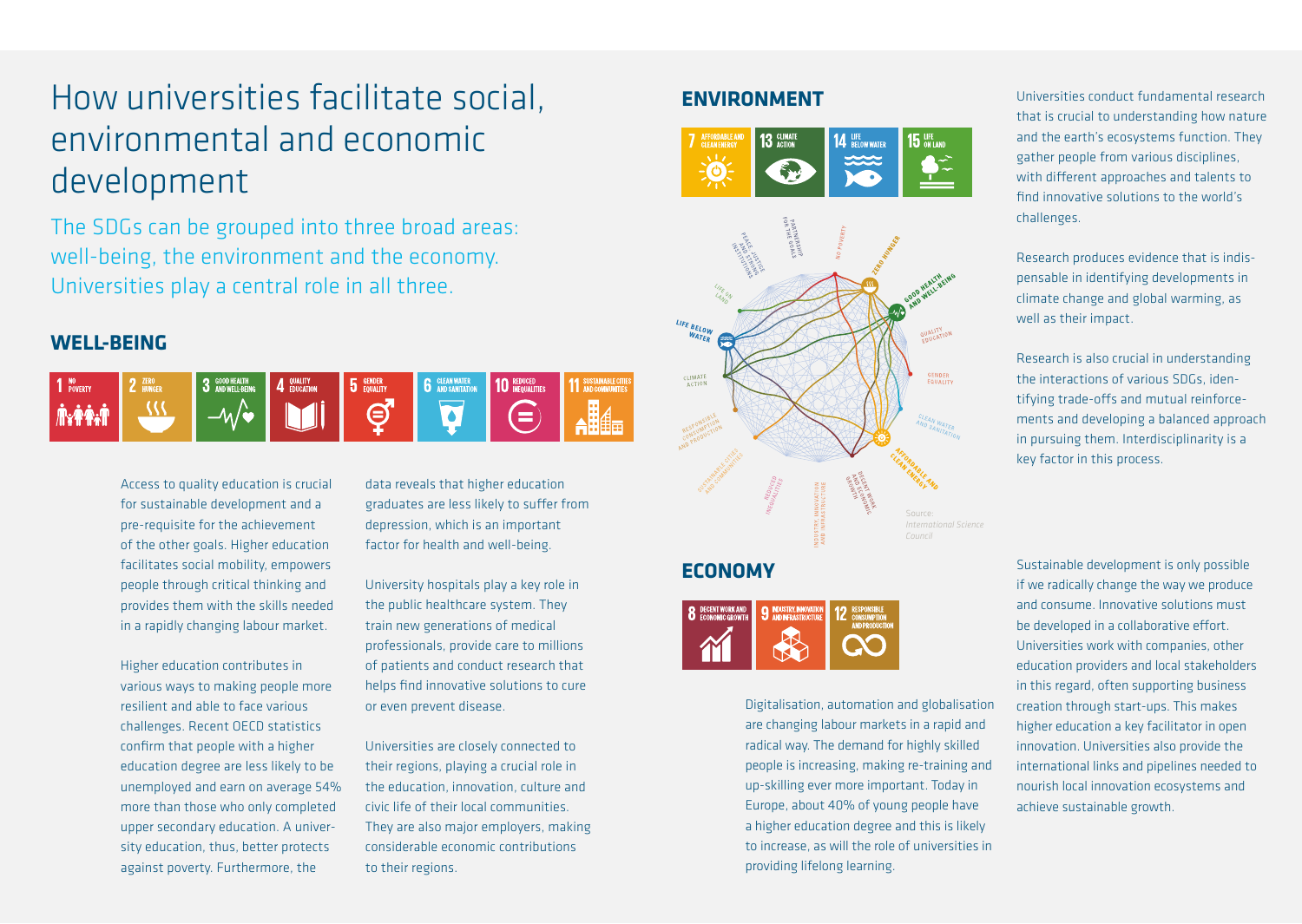### Universities as strong institutions

Strong institutions accountable to society are a key component of sustainable development.



Strong autonomous universities are important partners of governments, companies and civil society in working towards common goals. These partnerships and collaborations are crucial in the promotion and implementation of the SDGs, both in Europe and internationally.

Universities facilitate people-to-people contact and are important actors in soft diplomacy. Thousands of mobile

students cross borders to gain knowledge about new cultures and bring understanding about their own countries to their hosts. Researchers cooperate around the globe, building networks and developing the knowhow needed to sustain innovation worldwide.

### How EUA supports universities

## **european**

EUA is the representative organisation of more than 800 universities and national rectors' conferences in 47 European countries. EUA plays a crucial role in the Bologna Process and in influencing EU policies on higher education, research and innovation. Thanks to its interaction with a range of other European and international organisations, EUA ensures that the independent voice of European universities is heard, wherever decisions are being taken that will impact on their activities.

EUA is part of the SDG multistakeholder platform set up by the European Commission in 2017. Together with representatives from business and industry, as well as civil society, EUA advises the European Commission on the implementation of the SDGs through EU policy and funding programmes.

**More information:** http://bit.ly/EUAandSDGs